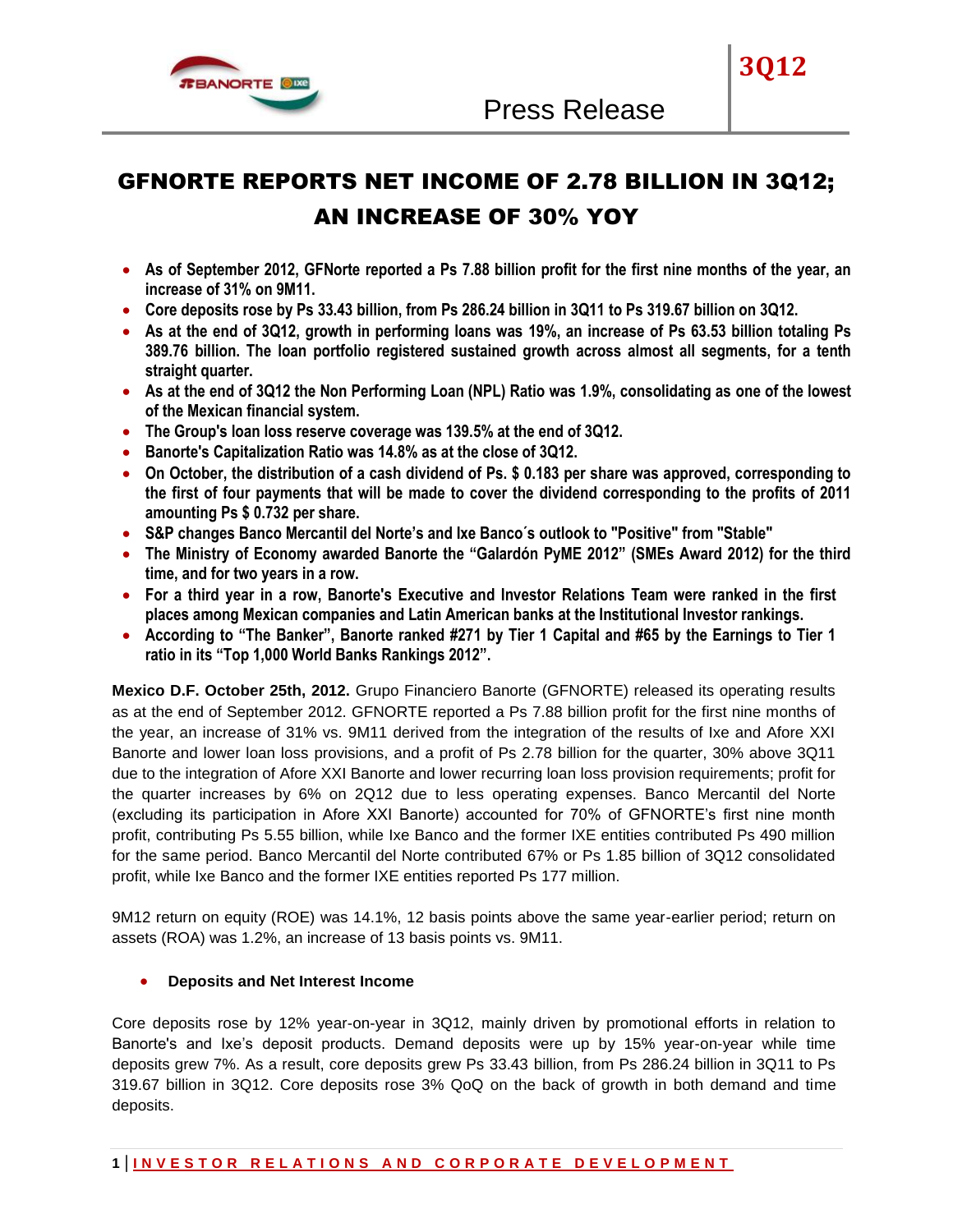

**3Q12**

#### **Loan Portfolio**

As at the close of 3Q12, growth in performing loans was 19% YoY, an increase of Ps 63.53 billion totaling Ps 389.76 billion. The loan portfolio registered sustained growth in almost all segments for a tenth straight quarter with the exception of government loans, as a result of bank strategies aimed at boosting loan volumes and stronger industry-wide demand for credit. The loan portfolio increased 3% for the quarter driven by robust growth rates in payroll loans and credit cards.

**Commercial** loans amounted to Ps 130.41 billion, or YoY growth of 12%, driven mainly by an increase in middle market company loans, leasing and factoring and a 30% YoY increase in the SME loan portfolio; commercial loans grew 3% for the quarter driven by 7% growth in SME loans, as well as higher leasing and middle market company loan volumes. **Corporate** loans totaled Ps 63.14 billion, a YoY increase of 21% and 5% QoQ, derived from stronger demand for credit in this sector. **Government** loans totaled Ps 82.29 billion as at the end of September, an increase of 30% for the year fueled by more demand for credit, but a QoQ decrease of (1%) due to a slowdown in activity as a result of changes in some government administrations, including the federal.

**Consumer** loans, including Mortgages were up 21% YoY. **Mortgage** loans maintained a rising trend, closing the quarter at Ps 69.68 billion, a 12% increase on 3Q11 and 3% vs. 2Q12, underscoring Banorte's market position as one of the banks with the highest growth in mortgage loans. **Payroll** loans totaled Ps 17.44 billion, increases of 44% and 10% on 3Q11 and 2Q12, respectively, driven by growth in the number of Banorte-Ixe payroll deposit clients, product marketing campaigns and efforts to boost cross selling across various channels. **Car** loans were up 12% YoY and 2% QoQ totaling Ps 10.19 billion as at the end of 3Q12 on the back of more loan placements and favorable dynamics in Mexican car sales. The **Credit Card** portfolio totaled Ps 16.36 billion as at the close of 3Q12, including as of 1Q12 100% of the Ixe Credit Card business which partially explains the 47% increase YoY, though the yearly growth, as well as the 8% increase QoQ, is mainly explained by portfolio management strategies, product marketing campaigns and cross selling to clients.

As at the end of 3Q12, the Group maintained good asset quality with a Non Performing Loan (NPL) Ratio of 1.9%, (0.5) percentage points (pp) below the 2011 year-earlier period and 10 basis points above the previous quarter, effectively consolidating it as one of the lowest ratios in the Mexican financial system. Grupo Financiero Banorte closed 3Q12 with past due loans of Ps 7.59 billion, (5%) below 3Q11 due to decreases in almost all headings (mainly mortgages and government loans) but a 7% increase vs. 2Q12 due mainly to an increase in Commercial, Payroll and Mortgage past due loans. The Group's 3Q12 loan loss reserve coverage was 139.5%, 6.8 pp above the same year-earlier quarter and 7.3 pp below 2Q12's.

#### **Efficiency**

The 9M12 Efficiency Ratio was 55.2%, 54 basis points above 9M11; it was 54.2% for the quarter, 38 basis points above 3Q11's and 148 basis points below 2Q12's. The 2Q12 accounting effect related to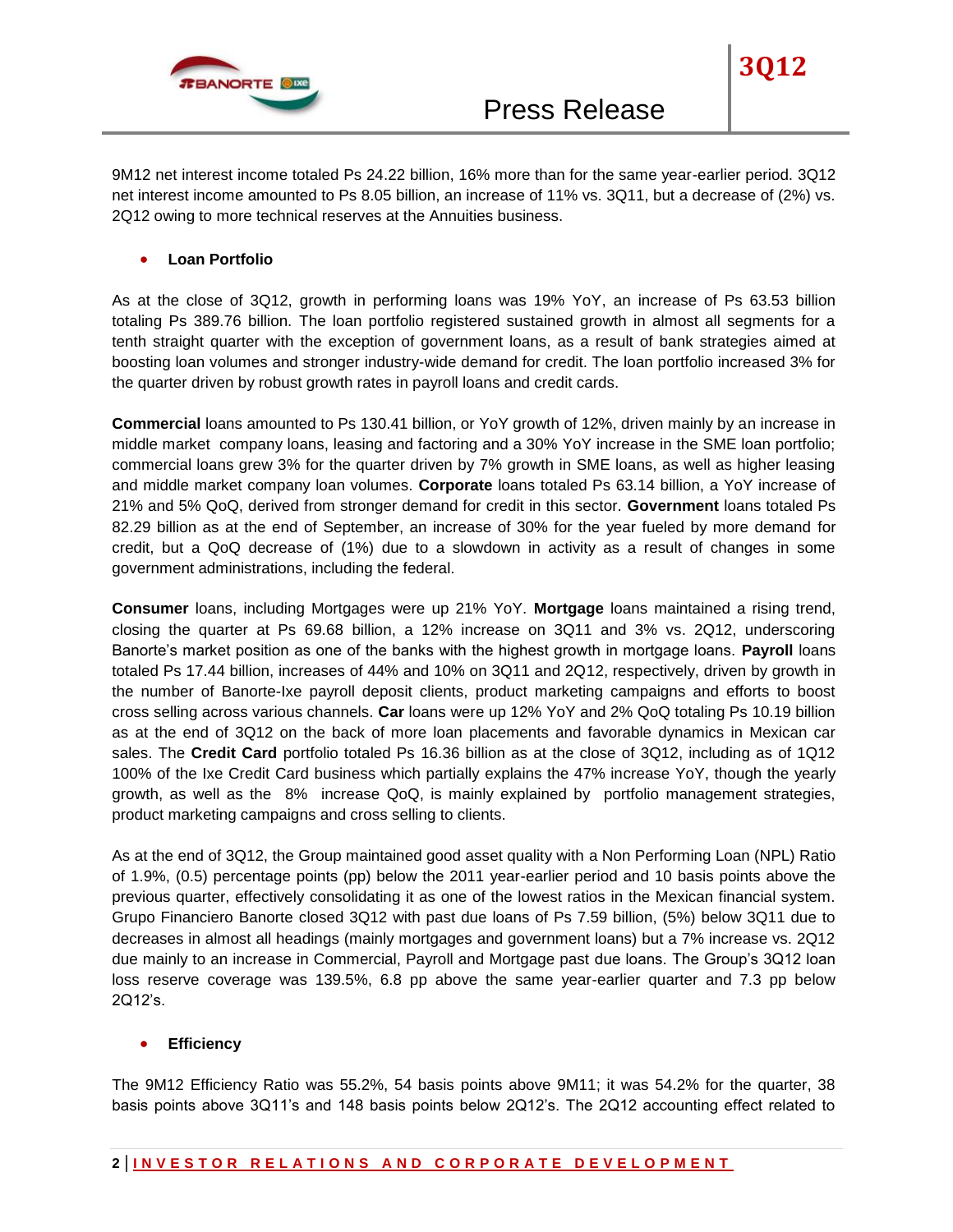

consumer loan purchases among GFNorte subsidiaries was reversed this quarter, which at the time impacted non interest income and was offset by an increase of the same magnitude in loan loss provisions.

# **Capitalization**

Banco Mercantil del Norte's 3Q12 Capitalization Ratio was 14.8% with a Tier 1 Ratio of 11.9%; the overall Capitalization Ratio increased 0.2 percentage points vs. 2Q12 and decreased 0.7 percentage points vs. 3Q11. This level of capitalization positions Banorte adequately to meet the new Basel III regulations in all of their components when applied.

## **Other Subsidiaries**

For the first nine months of 2012 the **Long-Term Savings Sector** comprised of Insurance, Annuities and Afore XXI Banorte contributed Ps 825 million to the Financial Group's profits, 110% more than for the same year-earlier period, while the 3Q12 contribution was Ps 238 million, a 90% increase on 3Q11, but (11%) below 2Q12. The solid yearly growth rates were both due to the inclusion of Afore XXI and better business dynamics at the Insurance Company. The decrease vs. 2Q12 was on the back of on the back of lower sales levels at the Insurance company and a higher technical reserve requirement in the annuities company.

**Other Finance Companies,** comprised of Arrendadora y Factor Banorte (Leasing and Factoring), Warehousing, Ixe Automotriz and Fincasa Hipotecaria, recorded a 9M12 profit of Ps 295 million, a YoY decrease of (46%) owing to losses recorded by Fincasa Hipotecaria, which was offset by a Ps 474 million profit at Arrendadora y Factor Banorte, while profit for the quarter was Ps 217 million, driven by Arrendadora y Factoraje and smaller losses at Fincasa Hipotecaria.

The **Brokerage Sector**, comprised of Casa de Bolsa Banorte Ixe and Ixe Fondos, reported a first-ninemonth profit of Ps 414 million, or YoY growth of 52%, and a Ps 139 million profit for the quarter, an increase of 72% on 3Q11 but a decrease of (15%) on 2Q12.

In 2Q12, Banorte - Ixe Tarjetas acquired the Credit Card portfolio that was previously managed by Banco Mercantil del Norte; the consolidated profits of the SOFOM for the first nine month are Ps 332 million and Ps 246 million for the quarter.

#### **Recent Events**

#### **Passing away of Roberto González Barrera.**

GFNORTE informed about the passing away of its largest shareholder and Chairman Emeritus, Don Roberto Gonzalez Barrera on August 25<sup>th</sup>. Mr. Gonzalez, who acquired Banco Mercantil del Norte during the banking privatization of 1992 with a group of investors from Monterrey, was the architect of the leading institution that Grupo Financiero Banorte has become. As a result of his leadership, Banorte transformed from a regional bank into the third most important Financial Group in Mexico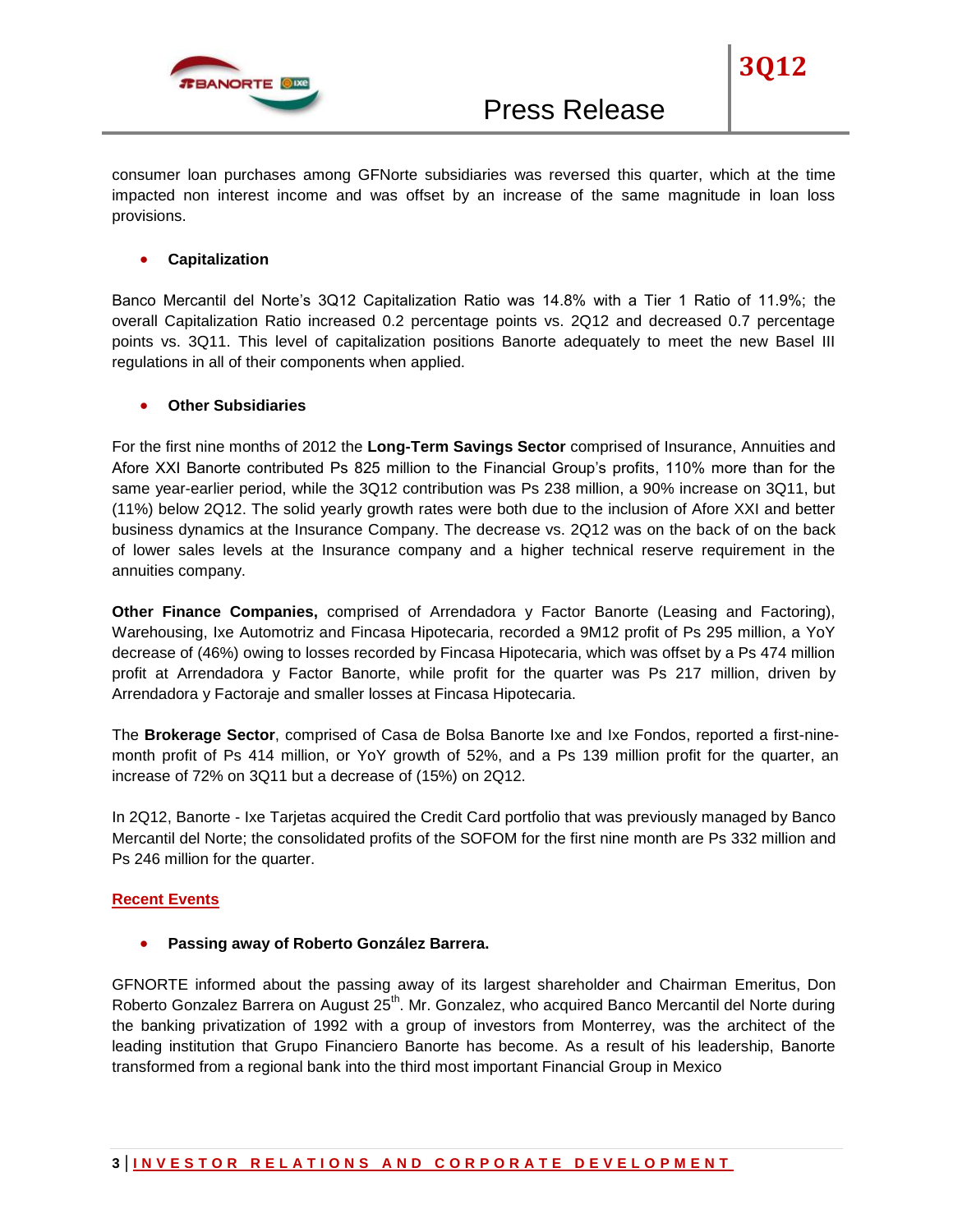

Mr. Roberto's succession remains as the main shareholder of GFNORTE with 14.83% of the Group's shares, while the float is currently 81.44%, distributed among more than 3,500 investors. Mr. Gonzalez' succession plan was designed with careful planning and full anticipation, showing a responsible and institutional vision, setting an example for top Corporate Governance standards for the main Mexican and Latin American Companies. With full anticipation and opportunity, Mr. Gonzalez Barrera implemented the necessary mechanisms to ensure continuity in exercising the patrimonial and corporate rights of his shares after passing away, guaranteeing certainty and strategic continuity in the Financial Group.

## **Inauguration of Roberto González Barrera's Call Center**

Last September 4th, the Call Center named after Roberto González Barrera was opened in Monterrey, Nuevo León, as a permanent and deserved homage to GFNorte's founder. This call center aims to consolidate 14 call centers throughout the country, obtaining important synergies. With a \$620 million investment and more than 131 thousand square feet, this Call Center will serve Banorte and Ixe's 11 million clients through 1,700 specialized officers, mainly college students, through innovative technological platforms and security systems; moreover, this building reflects Banorte's environmental concern, aiming to operate with maximum energetic efficiency and water consumption savings.

## **Grupo Financiero Banorte and the United Nations Global Compact**

Recently the document "Our Commitment to the United Nations Global Compact" was published, which is an international initiative that aims to integrate ten principles, in the areas of Human Rights, Labor, Environment and Anti-Corruption into organizational business strategy and operations.

Along the Annual Report, this declaration serves as the first official Communication on Progress (CoP). Both efforts come along the sustainable philosophy on which GFNORTE develops: ensure at all times, a balanced development between the financial, economic, social and environmental aspects inherent to the operations. This document can be consulted on the following website:

<http://www.banorte.com/portal/personas/informacion.web?grupo=14&elemento=67&fullSite=true>

# **"Galardón PyME 2012"**

On August  $9<sup>th</sup>$ , the Ministry of Economy awarded Banorte the "Galardón PyME 2012" (SMEs Award 2012) for the third time, and for two years in a row, for being the financial intermediary which granted more credits to SMEs in the country through government programs. Banorte channeled resources to SMEs throughout the Guarantee Program "Mexico Emprende", reaching a loan portfolio of \$24 billion pesos. The federal entity considered Banorte's active participation in sectorial programs such as "Apoyo a la Industria de la Construcción" (Support to the Construction Industry) and "Nuevos Emprendedores" (New Entrepreneurs), as well as the support granted to tourism and employment, in which Banorte offered competitive interest rates, while also being a key player in implementing of emerging programs to economically reactivate companies affected by natural disasters.

Banorte counts with more than 1,700 specialized officers in the SME segment distributed throughout the country, working in the branch network and in exclusive offices dedicated to serve these Mexican enterprise's needs in a timely manner. With an expertise of 15 years attending SMEs, the "Galardón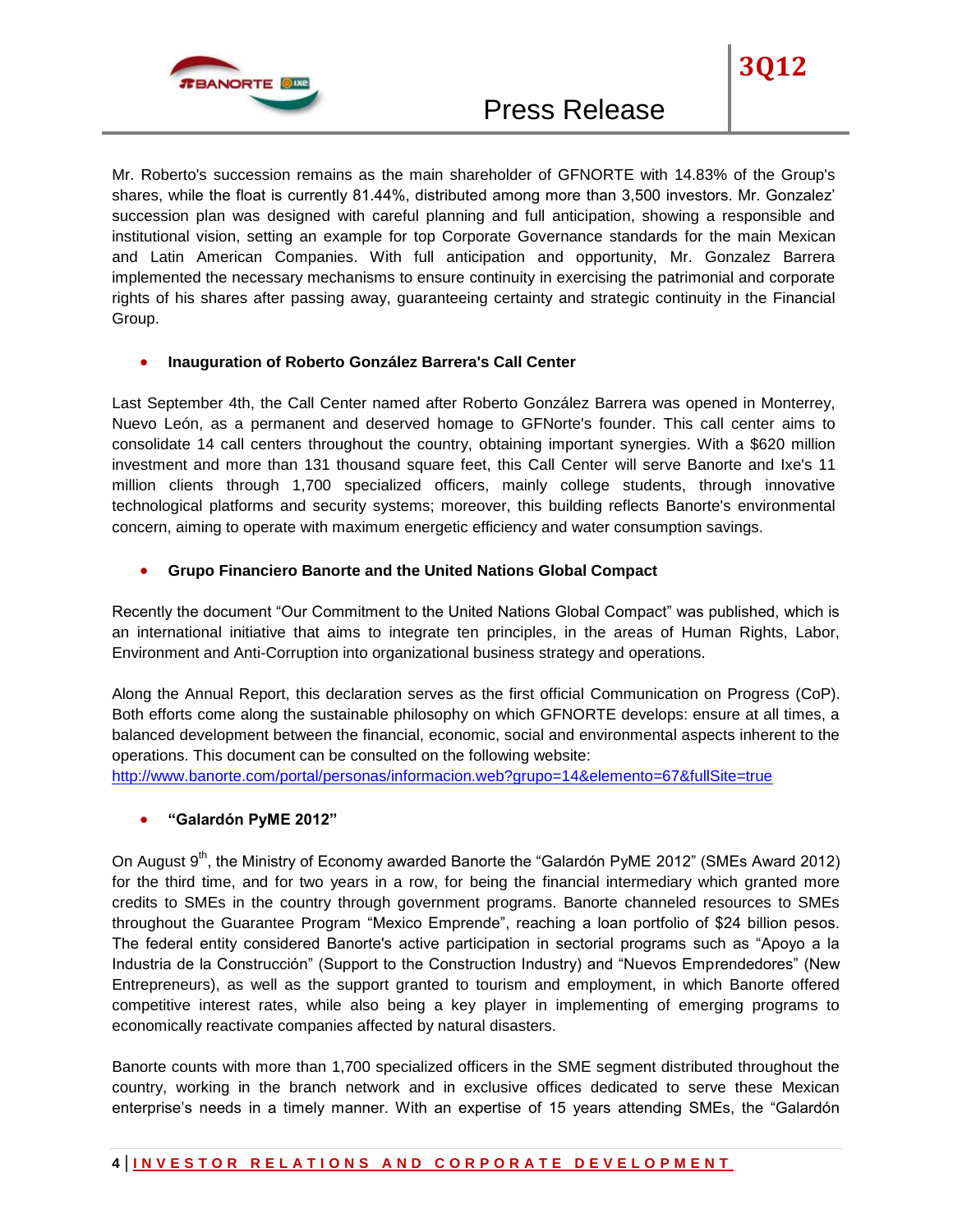

**3Q12**

# **The Banker. "Top 1,000 World Banks Ranking 2012".**

In August, The Banker published the Top 1,000 World Banks Rankings, in which Banorte was ranked: #271 by Tier 1 Capital: #65 by the Earnings to Tier 1 ratio; #218 by assets; #264 by ROA and #799 by Leverage.

## **Institutional Investor Magazine's Rankings.**

On September 27th, 2012, Institutional Investor magazine announced the rankings of the "Best Latin America Executive Team 2012", which were determined through a survey applied to 700 sell-side analysts and buy-side analysts & portfolio managers. For a third year in a row, Banorte's Executive and Investor Relations Team were ranked in the first places among Mexican companies and Latin American banks. Alejandro Valenzuela, Grupo Financiero Banorte's CEO, was ranked as number one in Mexico by sell-side analysts; number two by the buy-side and the third in Latin America. Rafael Arana, GFNorte's CFO, was ranked fifth by sell-side and seventh by buy-side in the regional survey, with less than one year working at the institution. David Suarez, Head of IR at GFNorte, was ranked as the best IR Professional in Latam and Mexico by the sell-side, first by the buy-side in Mexico and second in Latin America. The analysts considered the Investor Relations Team as the number two ranked in Latin America by sell-side; and first place in Mexico by the buy and sell-side. Regionally, the study considers approximately 30 financial institutions such as Itaú, Bradesco, Banco Do Brasil, Santander Brasil, Santander Chile, Banco de Crédito de Perú, among others. In Mexico, the survey includes more than 60 issuers.

# **•** Shareholders' Meeting

On October 11<sup>th</sup>, Grupo Financiero Banorte's Ordinary General Shareholders' Meeting was held, with an 89.80% representation of the total subscribed and paid shares of the Company's capital. Some of the agreements reached at the Meeting were:

- $\checkmark$  Approval to distribute a cash dividend of Ps. \$ 0.183 per share, against delivery of coupon No. 5, derived from the retained earnings of previous years, being paid on October 24<sup>th</sup>, 2012. This dividend corresponds to the first of four payments that will be made for a total amount of Ps \$ 0.732 per share, which was approved by the Group's Board of Directors last July 26th, 2012. The Board of Directors proposed additional dividends for a total amount of Ps. \$0.549 per share, to be covered in three installments of Ps. \$0.183 in January, April and July 2013, respectively. The total amount of the dividend to be paid represents 20% of the recurring profits of 2011 and the payout was determined according the new dividend policy approved on October 2011, which establishes a payment of the 20% of recurring net income in the event that annual profit growth is greater than 20%.
- **Grupo Financiero Banorte continues to evaluate growth options to consolidate its leading position in the Mexican Financial System.**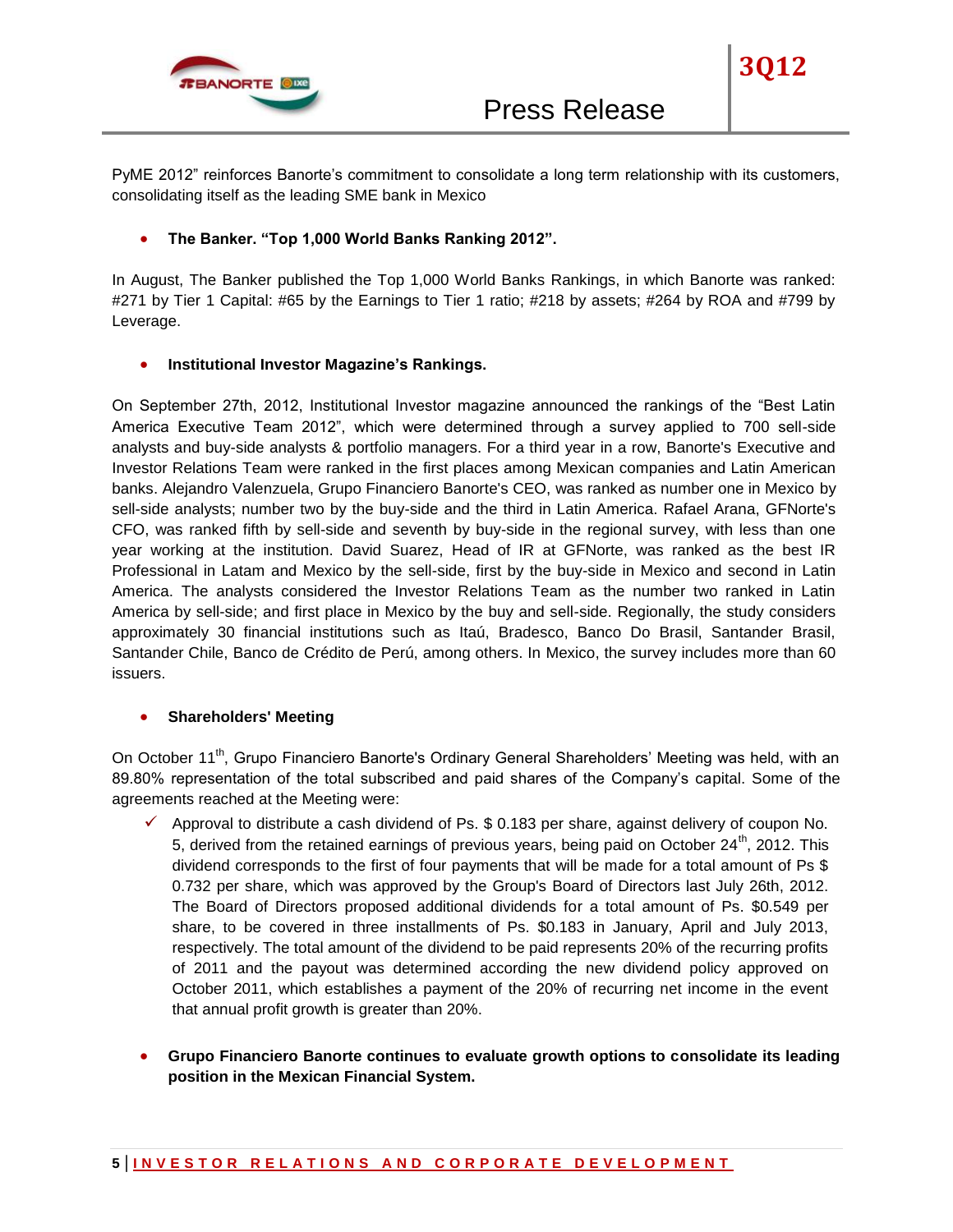

Last September 4th, GFNORTE informed to the investment public that it is analyzing different strategic alternatives to strengthen its leading position as one of the most important institutions in the Mexican Financial System. In 2011, GFNORTE merged with Ixe Grupo Financiero and Afore XXI, enabling the Financial Group to become one of the leading institutions in premium & wholesale banking, and one of the most important managers of retirement funds in Mexico. In this regard, GFNORTE continues to explore alternatives to generate greater scale in the Afore and Annuities sectors. If a sale of BBVA Bancomer's assets occurs in these segments, as was announced publicly by BBVA Group, GFNORTE would be interested in evaluating an acquisition of these businesses, as long as it is carried out at an adequate price that generates value to Grupo Financiero Banorte's shareholders.

## **Banorte and Ixe Credit Ratings.**

#### S&P changes Banco Mercantil del Norte's and Ixe Banco´s outlook to "Positive" from "Stable".

Last August 31st, GFNORTE informed that Standard & Poor's changed Banco Mercantil del Norte's outlook to "Positive" from "Stable", ratifying at the same time the Long & Short Term Global Scale ratings at 'BBB-/A-3', and introducing the Long & Short Term National Scale ratings of 'mxAA+/ mxA-1+'. The outlook revision is a result of the improvement in Banco Mercantil del Norte's risk position, particularly in its loan portfolio to states and municipalities, as well as the expectation that the bank will continue improving its risk diversification and maintain adequate capitalization levels. S&P ratified the ratings for Banco Mercantil del Norte's Senior Unsecured Debt at 'BBB-' and Certificates of Deposit (CDs) at 'BBB-  $/A - 3'$ 

On the back of the strategic importance that Ixe Banco S.A. has within Grupo Financiero Banorte and the close correlation with Banco Mercantil del Norte, S&P also changed its outlook to "Positive" from "Stable", ratifying the Long & Short Term Global Scale ratings at 'BBB-/A-3', Long & Short Term National Scale ratings at "mxAA+/mxA-1+" and Certificates of Deposit (CDs) ratings at 'BBB-/A-3'. S&P maintained IXE Automotriz' and Fincasa Hipotecaria's ratings unchanged with a "Stable" outlook.

# Moody's affirms the ratings for Banorte and Arrendadora & Factor (leasing and factoring); assigns ratings to Ixe Banco and Banorte-Ixe Broker Dealer.

Last September  $7<sup>th</sup>$ , 2012, GFNORTE informed that Moody's ratified all the ratings assigned to Banco Mercantil del Norte with a "Stable" outlook, also affirming the "C-" standalone Bank Financial Strength Rating (BFSR). The ratings consider the bank's franchise value, which has enabled Banorte to win market share in loans and deposits, while also achieving profitability, asset quality and adequate capitalization levels. The following ratings were ratified:

i) On the Global Scale, the Long and Short Term local currency deposits and senior debt as "A3/Prime-2" and the Long and Short Term foreign currency deposits as "Baa1/Prime-2"; the local currency subordinated debt as "Baa1"; the foreign currency subordinated debt assigned to subordinated cumulative foreign currency debt as "Baa1"; the local currency rating assigned to junior cumulative subordinated debt as "Baa2" and the foreign currency non-cumulative subordinated debt as "Ba1".